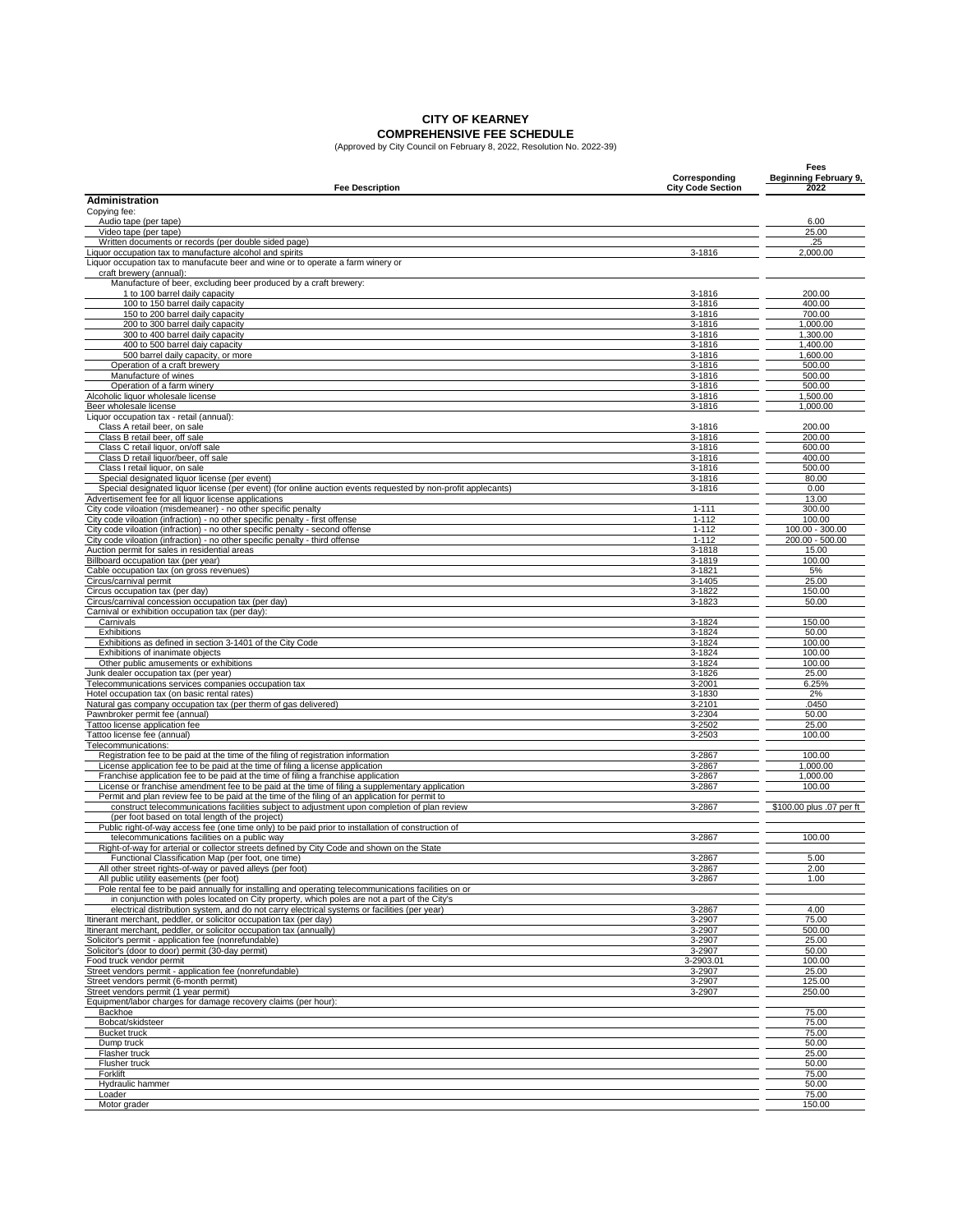| <b>Fee Description</b>                                                                                                                                                                              | Corresponding<br><b>City Code Section</b> | <b>Beginning February 9,</b><br>2022 |
|-----------------------------------------------------------------------------------------------------------------------------------------------------------------------------------------------------|-------------------------------------------|--------------------------------------|
| Pickup/air compressor                                                                                                                                                                               |                                           | 25.00                                |
| Service truck                                                                                                                                                                                       |                                           | 25.00                                |
| Street sweeper                                                                                                                                                                                      |                                           | 150.00                               |
| Tractor<br>Trailer                                                                                                                                                                                  |                                           | 75.00<br>25.00                       |
| Trencher                                                                                                                                                                                            |                                           | 50.00                                |
| Labor                                                                                                                                                                                               |                                           | 40.00                                |
| Stormwater ditch and detention cell mowing fee (per hour)                                                                                                                                           |                                           | 100.00                               |
| Return check charge<br>Special assessment administration fee (per lot)                                                                                                                              |                                           | 30.00<br>25.00                       |
|                                                                                                                                                                                                     |                                           |                                      |
| Police                                                                                                                                                                                              |                                           |                                      |
| Graffiti fine - 1st offense                                                                                                                                                                         | 8-1628                                    | 150.00                               |
| Graffiti fine - 2nd offense<br>Graffiti fine - each subsequent offense                                                                                                                              | 8-1628<br>8-1628                          | 250.00<br>300.00                     |
| Photographs:                                                                                                                                                                                        |                                           |                                      |
| First photo                                                                                                                                                                                         |                                           | 5.00                                 |
| Each additional photo                                                                                                                                                                               |                                           | 1.00                                 |
| Compact photo disk                                                                                                                                                                                  |                                           | 5.00                                 |
| Reports:<br>Accident - internet on-line                                                                                                                                                             |                                           | 0.00                                 |
| Accident - in-person at Law Enforcement Center                                                                                                                                                      |                                           | 5.00                                 |
| Accident - mailed                                                                                                                                                                                   |                                           | 7.00                                 |
| Incident - in-person at Law Enforcement Center                                                                                                                                                      |                                           | 5.00                                 |
| Incident - mailed<br>All other - first single-sided page (in-person at Law Enforcement Center)                                                                                                      |                                           | 7.00<br>3.00                         |
| All other - first single-sided page (mailed)                                                                                                                                                        |                                           | 7.00                                 |
| Each additional single-sided page                                                                                                                                                                   |                                           | 1.50                                 |
| Per single-sided page after the first 100 pages                                                                                                                                                     |                                           | .25                                  |
| To scale drawing<br>FARO scan request from public                                                                                                                                                   |                                           | 100.00<br>500.00                     |
| CAD printout per call                                                                                                                                                                               |                                           | 3.00                                 |
| Buffalo County Detention Center search charge file printout                                                                                                                                         |                                           | 2.00                                 |
| <b>DVD</b>                                                                                                                                                                                          |                                           | 25.00                                |
| Audio cassette tape<br>Shipping & handling                                                                                                                                                          |                                           | 5.00<br>15.00                        |
| FARO scan - court ordered (per scan)                                                                                                                                                                |                                           | 500.00                               |
| Firearms permit                                                                                                                                                                                     |                                           | 5.00                                 |
| Criminal records check                                                                                                                                                                              |                                           | 20.00                                |
| Towing charge - passenger cars, trucks licensed 4 tons and less, trailers, snowmobiles, boats, motorcyles<br>Towing charge - straight trucks licensed over 4 tons, semi-trailers and house trailers | $8 - 1111$<br>$8 - 1111$                  | actual cost<br>actual cost           |
| Towing charge - snow removal tows                                                                                                                                                                   | $8 - 1111$                                | actual cost + 25.00                  |
| Towing charge - rate per hour for moving vehicles in the Police Impound Lot                                                                                                                         | 8-1111                                    | 65.00                                |
| Towing charge - additional labor difficulty charge per hour                                                                                                                                         | $8 - 1111$                                | 35.00                                |
| Storage charge for towed vechicles (per day)                                                                                                                                                        | $8 - 1111$                                | 10.00                                |
| Towing administration fee<br>Alcohol test for DUI (each time)                                                                                                                                       | $8 - 1111$<br>8-618                       | 20.00                                |
| Driving under the influence (first offense)                                                                                                                                                         | 8-616                                     | actual cost<br>$400.00 - 500.00$     |
| Driving under the influence (subsequent offenses)                                                                                                                                                   | 8-616                                     | 500.00                               |
| Driving under the influence (subsequent offenses and tested over .15)                                                                                                                               |                                           | 1,000.00                             |
| Traffic infraction - no other specific penalty - first offense                                                                                                                                      | $1 - 113$                                 | 200.00 or less                       |
| Traffic infraction - no other specific penalty - second offense<br>Traffic infraction - no other specific penalty - third offense                                                                   | $1 - 113$<br>$1 - 113$                    | 300.00 or less<br>400.00 or less     |
| Claimed impounded animal fee (collected by Kearney Area Animal Shelter):                                                                                                                            |                                           |                                      |
| First time impounded                                                                                                                                                                                | $8 - 1411$                                | 30.00                                |
| Second time impounded                                                                                                                                                                               | 8-1411                                    | 50.00                                |
| Third time impounded<br>Fourth time impounded                                                                                                                                                       | 8-1411<br>8-1411                          | 75.00<br>100.00                      |
| Additional fee for rabies vaccine if not current                                                                                                                                                    | 8-1411                                    | 15.00                                |
| Loading zone fee (per space/year)                                                                                                                                                                   | 8-927                                     | 100.00                               |
| Disabled or handicapped person parking space violation                                                                                                                                              | 8-943                                     | 50.00                                |
| Parking within 20 feet of any intersection or crosswalk<br>Parking within 15 feet of a fire hydrant violation                                                                                       | 8-943                                     | 30.00                                |
| Parking any place where the vehicle would block the use of a driveway                                                                                                                               | 8-943<br>8-943                            | 30.00<br>30.00                       |
| Standing or nonmoving violation                                                                                                                                                                     |                                           |                                      |
| If paid within 15 days                                                                                                                                                                              | 8-943                                     | 25.00                                |
| If paid after 15 days                                                                                                                                                                               | 8-943                                     | 30.00                                |
| Fire                                                                                                                                                                                                |                                           |                                      |
| Fireworks occupation tax (annually)                                                                                                                                                                 | 4-605                                     | 150.00                               |
| Excessive false alarms (after 4 per year)                                                                                                                                                           | 3-1206                                    | 150.00                               |
| Permit to sell fireworks (annually)                                                                                                                                                                 | 4-603                                     | 250.00                               |
| <b>Development Services</b>                                                                                                                                                                         |                                           |                                      |
| Building permit fee:                                                                                                                                                                                |                                           |                                      |
| Residential & accessory buildings:                                                                                                                                                                  |                                           |                                      |
| First floor (per square foot)                                                                                                                                                                       | 9-301, 108.2                              | .27                                  |
| Floors above the first floor (per square foot)                                                                                                                                                      | 9-301, 108.2                              | 12                                   |
| Other buildings or structures:                                                                                                                                                                      |                                           |                                      |
| 0 to 10,000 square feet (per square foot)<br>Above 10,000 square fee (per square foot)                                                                                                              | 9-301, 108.2<br>9-301, 108.2              | .25<br>.20                           |
| Minimum permit fee                                                                                                                                                                                  | 9-301.108.2                               | 49.00                                |
| Antennas, radio towers (per \$100.00 of total cost of work)                                                                                                                                         | 9-301, 108.2                              | 4.00                                 |
| Foundation permits (per square foot)                                                                                                                                                                | 9-301, 108.2                              | .12                                  |
| Demolition permit:                                                                                                                                                                                  |                                           |                                      |
| Business or commercial buildings<br>Residential & accessory buildings                                                                                                                               | 9-301, 108.2<br>9-301, 108.2              | 123.00<br>49.00                      |
| Remodeling fee:                                                                                                                                                                                     |                                           |                                      |
| \$100.00 to \$999.00 valuation                                                                                                                                                                      | 9-301, 108.2                              | 63.00                                |
| \$1,000.00 to \$20,000.00 valuation                                                                                                                                                                 | 9-301, 108.2                              | $67.00 + 6.20/1,000$                 |
| \$20,001.00 to \$50,000.00 valuation                                                                                                                                                                | 9-301, 108.2                              | 197.00 + 12.40/1,000                 |
| \$50,001.00 and above valuation<br>Plumbing remodeling fee                                                                                                                                          | 9-301, 108.2                              | $551.00 + 3.10/1,000$<br>0.00        |
| Fence permit fee                                                                                                                                                                                    | 9-301, 108.2                              | 26.00                                |
| Plan review fee:                                                                                                                                                                                    |                                           |                                      |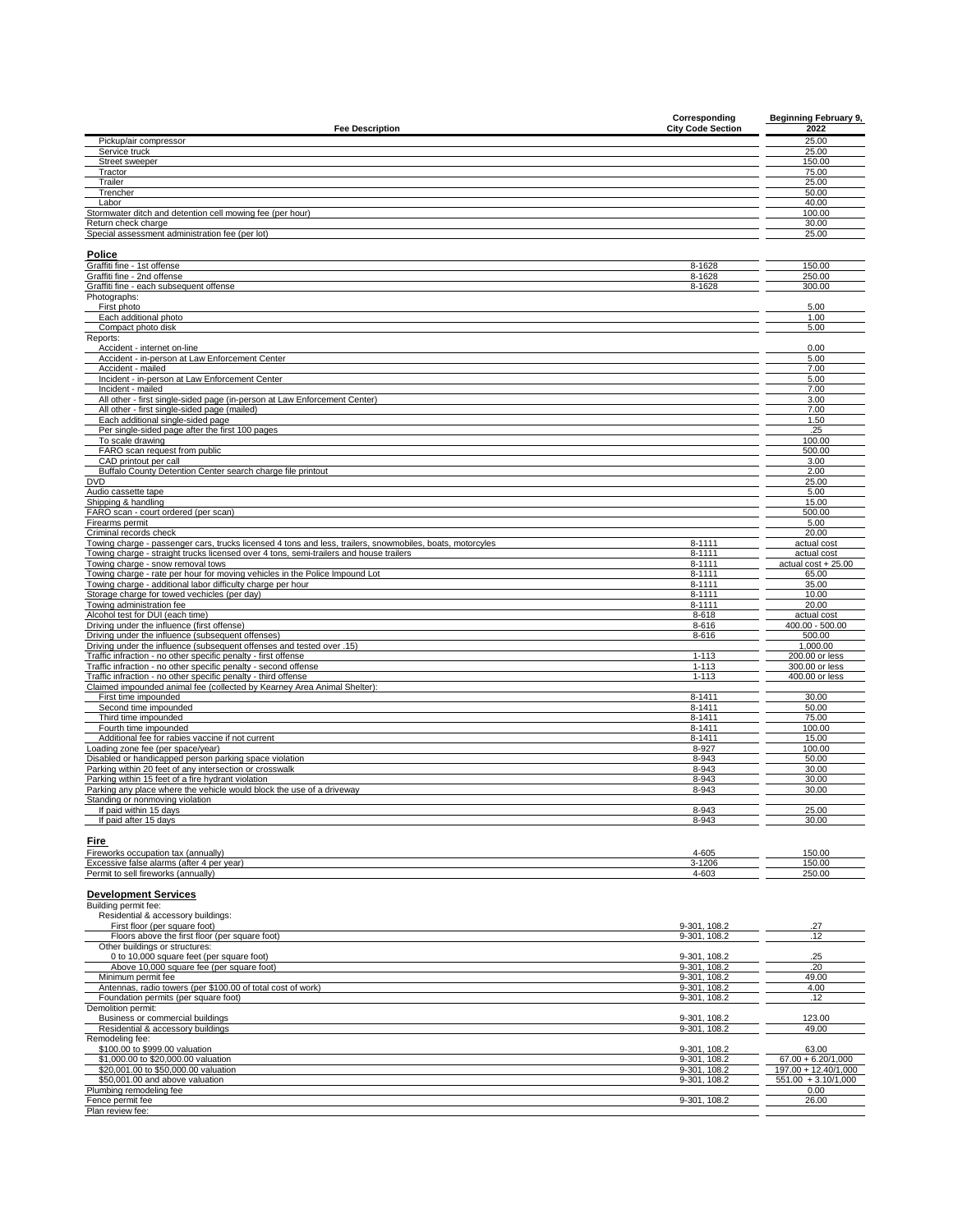| <b>Fee Description</b>                                                                                                                                     | Corresponding<br><b>City Code Section</b> | <b>Beginning February 9,</b><br>2022 |
|------------------------------------------------------------------------------------------------------------------------------------------------------------|-------------------------------------------|--------------------------------------|
| Percent of building permit fee - for buildings Groups R, Division 3, and M occupancies                                                                     | 9-301, 108.5                              | 50%                                  |
| Percent of building permit fee - all other buildings                                                                                                       | 9-301, 108.5                              | 68%                                  |
| Re-inspection fee                                                                                                                                          | 9-301, 109.3.7                            | 63.00                                |
| Replacement yellow card                                                                                                                                    |                                           | 0.00                                 |
| Manufactured home park license fee (first 10 spaces                                                                                                        | 3-1827/9-916                              | 123.00                               |
| Manufactured home park license fee (each additional space over 10 spaces)                                                                                  | 3-1827/9-916                              | 9.00                                 |
| Planned district development plan approval                                                                                                                 | 38-105.F.8 & 38-107,C                     | 550.00                               |
| Conditional use permit                                                                                                                                     | 59-103, C.5                               | 340.00                               |
| Conditional use permit acknowledgement application                                                                                                         |                                           | 75.00                                |
| Zoning map amendment                                                                                                                                       | 59-104, B.4 & 59-104, C.5                 | 500.00                               |
| Ordinance amendment<br>Board of Adjustment                                                                                                                 | 59-104, B.2<br>59-108, A.4.               | 400.00<br>200.00                     |
| Minor subdivision                                                                                                                                          | 53-102, B.3.                              | 300.00                               |
| Preliminary plat                                                                                                                                           | 53-103, D.1                               | 300.00 + \$20.00/lot                 |
| Final plat                                                                                                                                                 | 53-103, E.1                               | 300.00 + \$15.00/lot                 |
| Vacation plat (ROW, streets, alleys, plats, & easements)                                                                                                   | 53-104, A                                 | 200.00                               |
| Sign installer registration fee (two year)                                                                                                                 | $3 - 105$                                 | 60.00                                |
| Sign permit - signs from 0 to 32 square feet                                                                                                               | $3 - 108$                                 | 50.00                                |
| Sign permit - signs over 32 square feet                                                                                                                    | $3 - 108$                                 | 60.00                                |
| Temporary sign permit                                                                                                                                      | $3 - 108$                                 | 40.00                                |
| Master sign plan permit fee                                                                                                                                | 3-108 & 50-125                            | 80.00                                |
| Moving a building permit                                                                                                                                   | $9 - 501$                                 | 310.00                               |
| Thermal imaging inspection (missed insulation inspection - first offense)                                                                                  |                                           | 250.00                               |
| Thermal imaging inspection (missed insulation inspection - second and third offense)                                                                       | 9-719                                     | 500.00                               |
| Electrician registration fee (every two years)<br>Electrical permit fee:                                                                                   |                                           | 245.00                               |
| Commercial construction:                                                                                                                                   |                                           |                                      |
| Three percent of project cost (subject to below minimum/maximum)                                                                                           |                                           | 3% of Project Cost                   |
| Minimum fee                                                                                                                                                |                                           | 50.00                                |
| Maximum fee                                                                                                                                                |                                           | 3.000.00                             |
| Less than \$100.00                                                                                                                                         | 9-732                                     | 0.00                                 |
| \$75.00 to \$500.00                                                                                                                                        | 9-732                                     | 0.00                                 |
| \$501.00 to \$1,500.00                                                                                                                                     | 9-732                                     | 0.00                                 |
| \$1,501.00 to \$5,000.00                                                                                                                                   | 9-732                                     | 0.00                                 |
| \$5,001.00 to \$10,000.00                                                                                                                                  | 9-732                                     | 0.00                                 |
| \$10,001.00 to \$25,000.00                                                                                                                                 | 9-732                                     | 0.00                                 |
| \$25,001.00 to \$50,000.00                                                                                                                                 | 9-732                                     | 0.00                                 |
| \$50,001.00 to \$100,000.00                                                                                                                                | 9-732                                     | 0.00                                 |
| More than \$100,001.00                                                                                                                                     | 9-732                                     | 0.00                                 |
| Residential construction:                                                                                                                                  |                                           |                                      |
| New residences, per family unit (entrance and interior wiring)<br>Service entrance only                                                                    | 9-732<br>9-732                            | 145.00<br>73.00                      |
| Remodel jobs, etc., minimum                                                                                                                                | 9-732                                     | 41.00                                |
| Manufactured home hookup fee:                                                                                                                              |                                           |                                      |
| Electrical hookup                                                                                                                                          | 9-732                                     | 41.00                                |
| Temporary electrical service                                                                                                                               | 9-732                                     | 41.00                                |
| Solar panel permit fee:                                                                                                                                    |                                           |                                      |
| Residential:                                                                                                                                               |                                           |                                      |
| Grid-tie                                                                                                                                                   |                                           | 67.00                                |
| Off-grid                                                                                                                                                   |                                           | 37.00                                |
| Hybrid                                                                                                                                                     |                                           | 104.00                               |
| Commercial:                                                                                                                                                |                                           |                                      |
| 2kw - 4.9kw                                                                                                                                                |                                           | 200.00                               |
| 5kw-7.9 kw                                                                                                                                                 |                                           | 400.00                               |
| 8kw-14.9 kw<br>$15+kw$                                                                                                                                     |                                           | 600.00<br>800.00                     |
| Plumbing permit fee:                                                                                                                                       |                                           |                                      |
| Residential construction:                                                                                                                                  |                                           |                                      |
| Single family - 0 to 2,000 square feet                                                                                                                     | 9-1035                                    | 137.00                               |
| Single family - 2,001 to 2,800 square feet                                                                                                                 | 9-1035                                    | 179.00                               |
| Single family - 2,801 to 3,500 square feet                                                                                                                 | 9-1035                                    | 239.00                               |
| Single family - 3,501 to 4,500 square feet                                                                                                                 | 9-1035                                    | 299.00                               |
| Single family - above 4,500 square feet                                                                                                                    | 9-1035                                    | 358.00                               |
| Duplex - 0 to 2,000 square feet                                                                                                                            | 9-1035                                    | 137.00                               |
| Duplex - 2,001 to 2,800 square feet                                                                                                                        | 9-1035                                    | 179.00                               |
| Duplex - 2,801 to 3,500 square feet                                                                                                                        | 9-1035                                    | 239.00                               |
| Duplex - 3,501 to 4,500 square feet                                                                                                                        | 9-1035                                    | 299.00                               |
| Duplex - above 4.500 square feet<br>Three or more living units - 3 to 4 units                                                                              | 9-1035<br>9-1035                          | 358.00<br>179.00                     |
| Three or more living units - 5 to 8 units                                                                                                                  | $9 - 1035$                                | 299.00                               |
| Three or more living units - 9 to 12 units                                                                                                                 | 9-1035                                    | 417.00                               |
| Three or more living units - more than 12 units                                                                                                            | 9-1035                                    | Comm Fee Schedule                    |
| Commercial construction:                                                                                                                                   |                                           |                                      |
| Project cost \$0.00 to \$1,000.00                                                                                                                          | 9-1035                                    | 61.00                                |
| Project cost \$1,001.00 to \$50,000.00                                                                                                                     | 9-1035                                    | 5% of project cost                   |
| Project cost above \$50,000.00                                                                                                                             | 9-1035                                    | 3,160.00                             |
| For each relocated or replaced water heater                                                                                                                | 9-1035                                    | 49.00                                |
| For each domestic water connection to a boiler                                                                                                             | 9-1035                                    | 62.00                                |
| For change in location of a plumbing fixture:                                                                                                              |                                           |                                      |
| 1-2 fixtures                                                                                                                                               | 9-1035                                    | 49.00                                |
| 3+ fixtures                                                                                                                                                | 9-1035                                    | 75.00                                |
| For each sanitary sewer connection to a public sanitary sewer main without a street cut                                                                    | 9-1035                                    | 62.00                                |
| For each sanitary sewer connection to a public sanitary sewer main which requires a                                                                        |                                           |                                      |
| street cut                                                                                                                                                 | 9-1035                                    | 123.00                               |
| For each storm sewer tap and inspection                                                                                                                    | 9-1035                                    | 62.00                                |
| For each commercial or industrial interceptor, including trap and vent<br>For each manufactured home court tap and inspection for connection to the public | 9-1035                                    | 30.00                                |
| sanitary sewer system                                                                                                                                      | 9-1035                                    | 123.00                               |
| For each individual manufactured home sanitary sewer connection to the manufactured                                                                        |                                           |                                      |
| home court sewer system                                                                                                                                    | 9-1035                                    | 0.00                                 |
| For each individual manufactured home water service connection from the                                                                                    |                                           |                                      |
| manufactured home court water distribution system                                                                                                          | 9-1035                                    | 0.00                                 |
| For each underground lawn sprinkling system on any one meter, including backflow                                                                           |                                           |                                      |
| protection devices                                                                                                                                         | 9-1035                                    | 49.00                                |
| For each residential swimming pool, including water and sewer connection inspections                                                                       | 9-1035                                    | 62.00                                |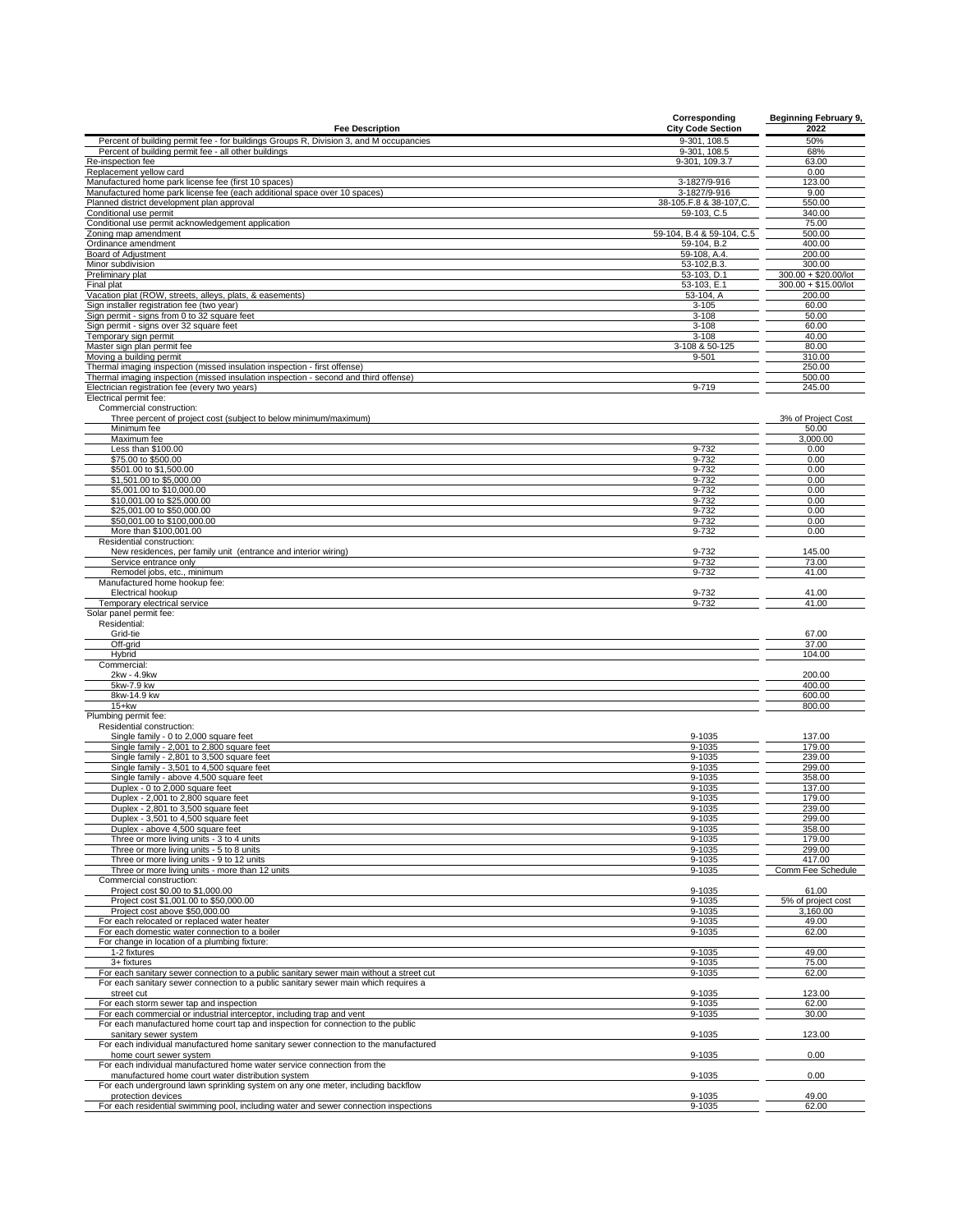|                                                                                            | Corresponding            | Beginning February 9, |
|--------------------------------------------------------------------------------------------|--------------------------|-----------------------|
| <b>Fee Description</b>                                                                     | <b>City Code Section</b> | 2022                  |
| For each commercial swimming pool, including water and sewer connection inspections        | 9-1035                   | 123.00                |
| For each water cooled air conditioner or refrigeration condensing equipment connection     | 9-1035                   | 30.00                 |
| For each installation of water treatment equipment such as filtration or chlorination      |                          |                       |
| equipment                                                                                  | 9-1035                   | 30.00                 |
| For each water conditioning equipment installation                                         | 9-1035                   | 30.00                 |
| For gas piping                                                                             | 9-1035                   | 49.00                 |
| For backflow preventers except as previously exempted                                      | 9-1035                   | 30.00                 |
| Re-inspection fee                                                                          | 9-1035                   | 63.00                 |
| Master plumbers license (two year license)                                                 | 9-1043                   | 276.00                |
| Journeyman plumbers license (two year license)                                             | 9-1043                   | 62.00                 |
| Apprentice plumbers license (two year license)                                             | 9-1043                   | 37.00                 |
| Specialty contractor plumbers license (two year license)                                   | 9-1043                   | 276.00                |
| Specialty installer plumbers license (two year license)                                    | 9-1043                   | 62.00                 |
| Plumber registration fee (every two years)                                                 | 9-1044                   | 245.00                |
| Paving, curb, or sidewalk cut or grind permit                                              | 9-1210                   | 49.00                 |
| Paving, curb, or sidewalk cuts by City (per lineal foot)                                   | 9-1210                   | 14.00                 |
| Paving, curb, or sidewalk cuts by City deposit (per lineal foot)                           | 9-1210                   | 14.00                 |
| Weed removal (per hour with a minimum of \$100.00) - Residential                           | 5-607                    | 100.00                |
| Weed removal administrative fee - Residential                                              | 5-604 and 5-607          | 50.00                 |
| Weed removal (per hour with a minimum of \$250.00) - Commercial                            | 5-607                    | 250.00                |
| Weed removal administrative fee - Commercial                                               | 5-604 and 5-607          | 50.00                 |
| Weed removal repeat offense fee (for each additional removal) - Commercial and Residential | 5-604 and 5-607          | 100.00                |

**Library** Overdue charge on Library materials (per item per day) .30

| <u>the contract of the contract of the contract of the contract of the contract of the contract of the contract of the contract of the contract of the contract of the contract of the contract of the contract of the contract </u> |                           |
|--------------------------------------------------------------------------------------------------------------------------------------------------------------------------------------------------------------------------------------|---------------------------|
| Interlibrary loan per item (covers postage)                                                                                                                                                                                          | 3.50                      |
| Photocopy/computer print (mono)                                                                                                                                                                                                      | .10                       |
| Microfilm prints (mono)                                                                                                                                                                                                              | .10                       |
| Computer prints (color)                                                                                                                                                                                                              | .50                       |
| Lost materials                                                                                                                                                                                                                       | actual cost               |
| <b>Collection Agency fee</b>                                                                                                                                                                                                         | 10.00                     |
| Single CD for audiobook                                                                                                                                                                                                              | 10.00                     |
| DVD case (case, barcode, and artwork)                                                                                                                                                                                                | 3.00                      |
| Audiobook case replacement for single disc                                                                                                                                                                                           | 6.00                      |
| Audiobook case replacement for multi discs                                                                                                                                                                                           | 6.00                      |
| Magazine                                                                                                                                                                                                                             | 5.00                      |
| Proctoring exams                                                                                                                                                                                                                     | 10.00                     |
| 3D printer                                                                                                                                                                                                                           | 1.00/per use plus .10 per |
|                                                                                                                                                                                                                                      | gram of filament used     |
| 3D printer late pickup                                                                                                                                                                                                               | 5.00                      |
| Button maker (per button)                                                                                                                                                                                                            | .25                       |
| Cricut maker (per session)                                                                                                                                                                                                           | 2.00                      |
| Sewing machine (per session)                                                                                                                                                                                                         | 2.00                      |
| Book binder (per binding)                                                                                                                                                                                                            | .10                       |
| Laminator (per page)                                                                                                                                                                                                                 | .225                      |
| Shrink wrap machine (per item)                                                                                                                                                                                                       | .10                       |
|                                                                                                                                                                                                                                      |                           |

### **Cemetery**

| Columbarium - opening                                           | $7 - 301$ | 200.00   |
|-----------------------------------------------------------------|-----------|----------|
| Late weekday overtime & Saturday morning overtime - Columbarium |           | 200.00   |
| County opening                                                  | $7 - 301$ | 625.00   |
| Deed transfer fees                                              | $7 - 301$ | 50.00    |
| <b>Disinterment</b>                                             | $7 - 301$ | 950.00   |
| Disinterment - infant                                           | 7-301     | 475.00   |
| Disinterment - cremation                                        |           | 475.00   |
| Flower delivery                                                 | $7 - 301$ | 5.00     |
| Grave opening - adult                                           | $7 - 301$ | 625.00   |
| Late weekday overtime & Saturday morning overtime - adult       |           | 325.00   |
| Grave opening - infant                                          | $7 - 301$ | 125.00   |
| Late weekday overtime & Saturday morning overtime - infant      |           | 200.00   |
| Grave opening - cremation                                       | $7 - 301$ | 300.00   |
| Late weekday overtime & Saturday morning overtime - cremation   |           | 200.00   |
| Grave space - adult                                             | 7-301     | 600.00   |
| Grave space - infant                                            | $7 - 301$ | 125.00   |
| Grave space - cremation                                         | $7 - 301$ | 150.00   |
| Grave space in new addition                                     | $7 - 301$ | 650.00   |
| Late weekday overtime (after 3:30 p.m. Monday through Friday)   | 7-301     | 325.00   |
| Marker rental                                                   | $7 - 301$ | 25.00    |
| Mausoleum cremation niche - single                              | $7 - 301$ | 0.00     |
| Mausoleum cremation niche - double                              | $7 - 301$ | 0.00     |
| Mausoleum opening                                               | $7 - 301$ | 275.00   |
| Late weekday overtime & Saturday morning overtime - mausoleum   |           | 275.00   |
| Mausoleum crypt - level one single space                        | $7 - 301$ | 2.250.00 |
| Mausoleum crypt - level one double space                        | $7 - 301$ | 4.600.00 |
| Mausoleum crypt - level two single space                        | 7-301     | 3,750.00 |
| Mausoleum crypt - level two double space                        | $7 - 301$ | 6,600.00 |
| Mausoleum crypt - level three single space                      | 7-301     | 3,250.00 |
| Mausoleum crypt - level three double space                      | $7 - 301$ | 6,000.00 |
| Mausoleum crypt - level four single space                       | 7-301     | 2.750.00 |
| Mausoleum crypt - level four double space                       | 7-301     | 5,200.00 |
| Columbarium #2 space - single                                   |           | 750.00   |
| Columbarium #2 space - double                                   |           | 1.050.00 |
| Columbarium #3 space - single                                   |           | 800.00   |
| Columbarium #3 space - double                                   |           | 1.100.00 |
| West columbarium single space - east                            |           | 1.025.00 |
| West columbarium single space - west                            |           | 975.00   |
| West columbarium double space single depth - east               |           | 1,350.00 |
| West columbarium double space single depth - west               |           | 1,300.00 |
| West columbarium double space double depth - east               |           | 1,575.00 |
| West columbarium double space double depth - west               |           | 1.525.00 |
| Perpetual care - 8 spaces                                       | $7 - 301$ | 65.00    |
| Thanksgiving Friday & Christmas Eve burial overtime fee         |           | 325.00   |
| String line for markers                                         | $7 - 301$ | 35.00    |
| Tent and chair setup                                            | $7 - 301$ | 175.00   |
| Transfer space from existing cemetery to new addition           | $7 - 301$ | 50.00    |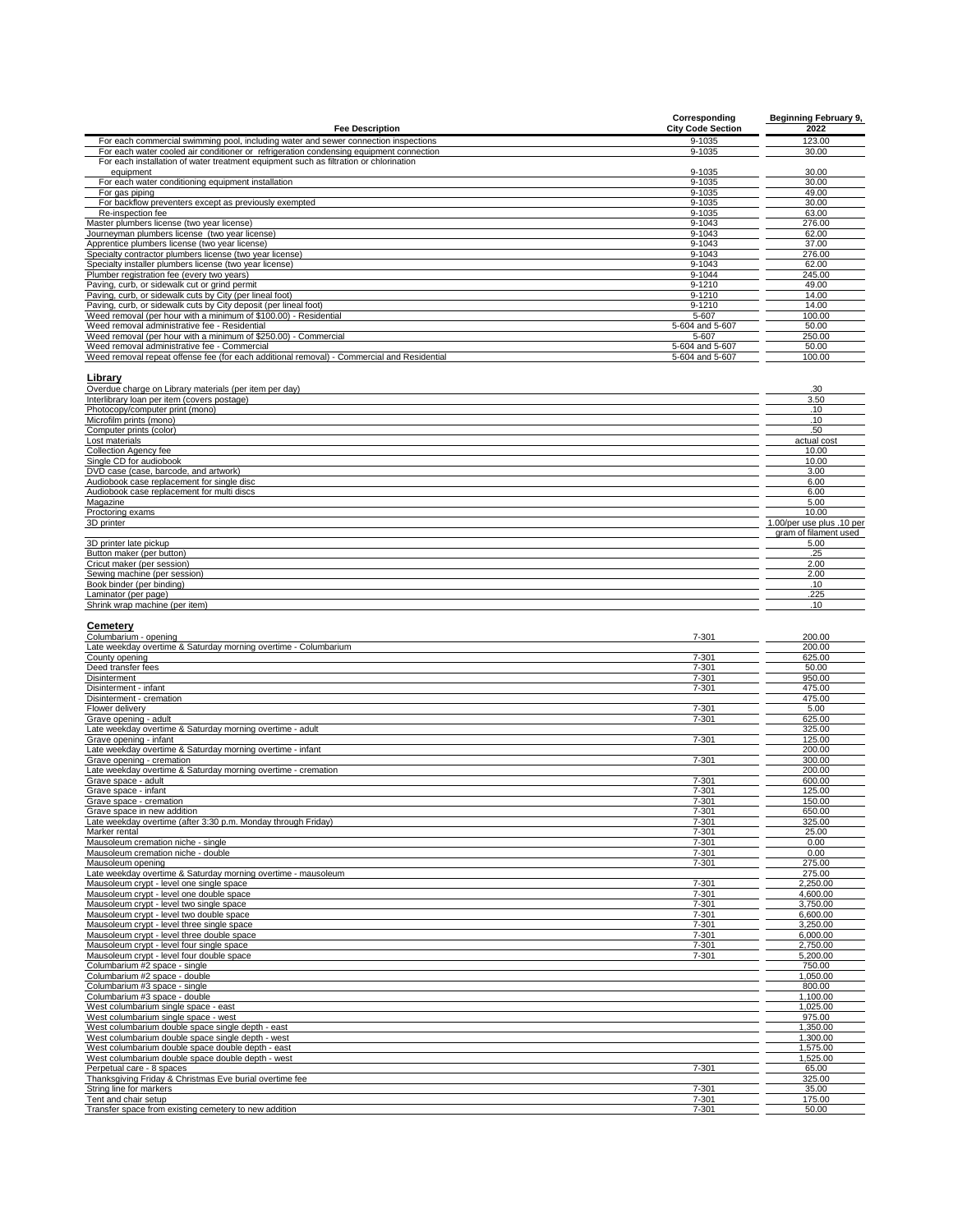| Corresponding                                                                                                   | <b>Beginning February 9,</b> |
|-----------------------------------------------------------------------------------------------------------------|------------------------------|
| <b>Fee Description</b><br><b>City Code Section</b>                                                              | 2022                         |
| Mausoleum vase                                                                                                  | 275.00                       |
| Columbarium vase                                                                                                | 550.00                       |
| Credit card/ACH convenience fee                                                                                 | 1.5%                         |
| Kiosk obituary entry                                                                                            | 10.00                        |
| Kiosk monument picture                                                                                          | 15.00                        |
| Recreation                                                                                                      |                              |
| The Park, Recreation, Cemetery, and Golf Director shall establish fees for miscellaneous                        |                              |
| merchandise sales, tournament and league play, and special events and promotions                                |                              |
| Outdoor vollyball set, disc golf discs (5 discs), horseshoe set, croquet set, tug-of-war rope - per day/weekend | 5.00                         |
| Digital timing clock - per day/weekend                                                                          | 75.00                        |
| Concessions - per concessionaire per year                                                                       | 0.00                         |
|                                                                                                                 |                              |
| <b>Tennis Center</b><br>Daily admissions:                                                                       |                              |
| Per person, 1 hour, without pass                                                                                | 6.00                         |
| Per person, 1.5 hour, without pass                                                                              | 8.00                         |
| Per person, 2 hours, without pass                                                                               | 10.00                        |
| Per person, each additional 30 minutes, without pass                                                            | 2.00                         |
| Per person, 1 hour, with pass                                                                                   | 3.00                         |
| Per person, 1.5 hour, with pass                                                                                 | 4.00                         |
| Per person, 2 hours, with pass                                                                                  | 5.00                         |
| Per person, each additional 30 minutes, with pass                                                               | 1.00                         |
| Annual season pass (per 1-2 hour court times only) (can purchase anytime):                                      |                              |
| Child (age 12 and under)                                                                                        | 52.00                        |
| Student (age 13-22)                                                                                             | 104.00                       |
| Adult (age 23-54)                                                                                               | 156.00                       |
| Senior (age 55+)                                                                                                | 104.00                       |
| Adult couple                                                                                                    | 260.00                       |
| Senior couple                                                                                                   | 156.00                       |
| Family (same household, minimum 3 people) (per adult)                                                           | 104.00                       |
| Family (same household, minimum 3 people) (per child)                                                           | 52.00                        |
| Family cap (same household, 4 or more people)<br>Individual private lessons:                                    | 312.00                       |
| Single participant:                                                                                             |                              |
| 30 minutes - instructor, with or without pass                                                                   | 4.00                         |
| 1 hour - instructor, with or without pass                                                                       | 6.00                         |
| 1.5 hours - instructor, with or without pass                                                                    | 8.00                         |
| 2 hours - instructor, with or without pass                                                                      | 10.00                        |
| 30 minutes - participant, with pass                                                                             | 2.00                         |
| 1 hour - participant, with pass                                                                                 | 3.00                         |
| 1.5 hours - participant, with pass                                                                              | 4.00                         |
| 2 hours - participant, with pass                                                                                | 5.00                         |
| 30 minutes - participant, without pass                                                                          | 4.00                         |
| 1 hour - participant, without pass                                                                              | 6.00                         |
| 1.5 hours - participant, without pass                                                                           | 8.00                         |
| 2 hours - participant, without pass                                                                             | 10.00                        |
| Small group private lessons (1 court):                                                                          |                              |
| 2-6 participants:<br>30 minutes - instructor, with or without pass                                              | 8.00                         |
| 1 hour - instructor, with or without pass                                                                       | 12.00                        |
| 1.5 hours - instructor, with or without pass                                                                    | 16.00                        |
| 2 hours - instructor, with or without pass                                                                      | 20.00                        |
| 30 minutes - participant, with pass                                                                             | 2.00                         |
| 1 hour - participant, with pass                                                                                 | 3.00                         |
| 1.5 hours - participant, with pass                                                                              | 4.00                         |
| 2 hours - participant, with pass                                                                                | 5.00                         |
| 30 minutes - participant, without pass                                                                          | 4.00                         |
| 1 hour - participant, without pass                                                                              | 6.00                         |
| 1.5 hours - participant, without pass                                                                           | 8.00                         |
| 2 hours - participant, without pass                                                                             | 10.00                        |
| Court rental (organizations/schools) (does not include UNK)                                                     |                              |
| Per court, per hour (maximum of \$500.00 per day)                                                               | 10.00                        |
| Contracted programs (city share)                                                                                | 30%                          |

## **Park** Harmon Park Activities Center:

| Kitchen - per hour (two hour minimum)                                                             | 20.00  |
|---------------------------------------------------------------------------------------------------|--------|
| Kitchen with meeting room 2                                                                       | 50.00  |
| Conference room - per hour (two hour minimum)                                                     | 15.00  |
| Meeting room number 1 or 2 (per hour, two hour minimum)                                           | 25.00  |
| Meeting room number 1 or 2 (per hour, two hour minimum) (on recognized holidays)                  | 30.00  |
| Meeting room number 1 or 2 (per day)                                                              | 0.00   |
| Meeting room number 1 or 2 (per day) (on recognized holidays)                                     | 0.00   |
| Meeting room number 1 and 2 combined (four hour period)                                           | 0.00   |
| Meeting room number 1 and 2 combined (four hour period) (on recognized holidays)                  | 0.00   |
| Meeting room number 1 and 2 combined (per day)                                                    | 0.00   |
| Meeting room number 1 and 2 combined (per day) (on recognized holidays)                           | 0.00   |
| Meeting room number 1 and 2, Monday through Thursday, 8:00 a.m. - 5:00 p.m. (four hour period)    | 50.00  |
| Meeting room number 1 and 2, Monday through Thursday, 8:00 a.m. - 5:00 p.m. (eight hour period)   | 100.00 |
| Meeting room additional hour fee                                                                  | 25.00  |
| Multipurpose room in basement (per hour, two hour minimum)                                        | 25.00  |
| Multipurpose room in basement (per day)                                                           | 0.00   |
| Non-profit groups (per facility for the year as approved)                                         | 100.00 |
| Traverse wall rental includes instruction (per hour)                                              | 40.00  |
| Harmon Park Sertoma shelter - per event                                                           | 75.00  |
| Harmon Park Sonotorium east shelter - per event                                                   | 50.00  |
| Harmon Park Sonotorium west shelter - per event                                                   | 35.00  |
| Harmon Park Sototorium stage - per event                                                          | 25.00  |
| Apollo Park skateboard park rental fee (four hour period)                                         | 100.00 |
| Yanney Park Rotary shelter - per event                                                            | 75.00  |
| Centennial Park shelter - per event                                                               | 75.00  |
| East Brooke, Dryden, Hammer, Harvey, and Pioneer Park shelters - per event                        | 35.00  |
| Yanney Park Environmental Resource Center - (per hour, two hour minimum)                          | 25.00  |
| Yanney Park Environmental Resource Center - (per hour, two hour minimum) (on recognized holidays) | 30.00  |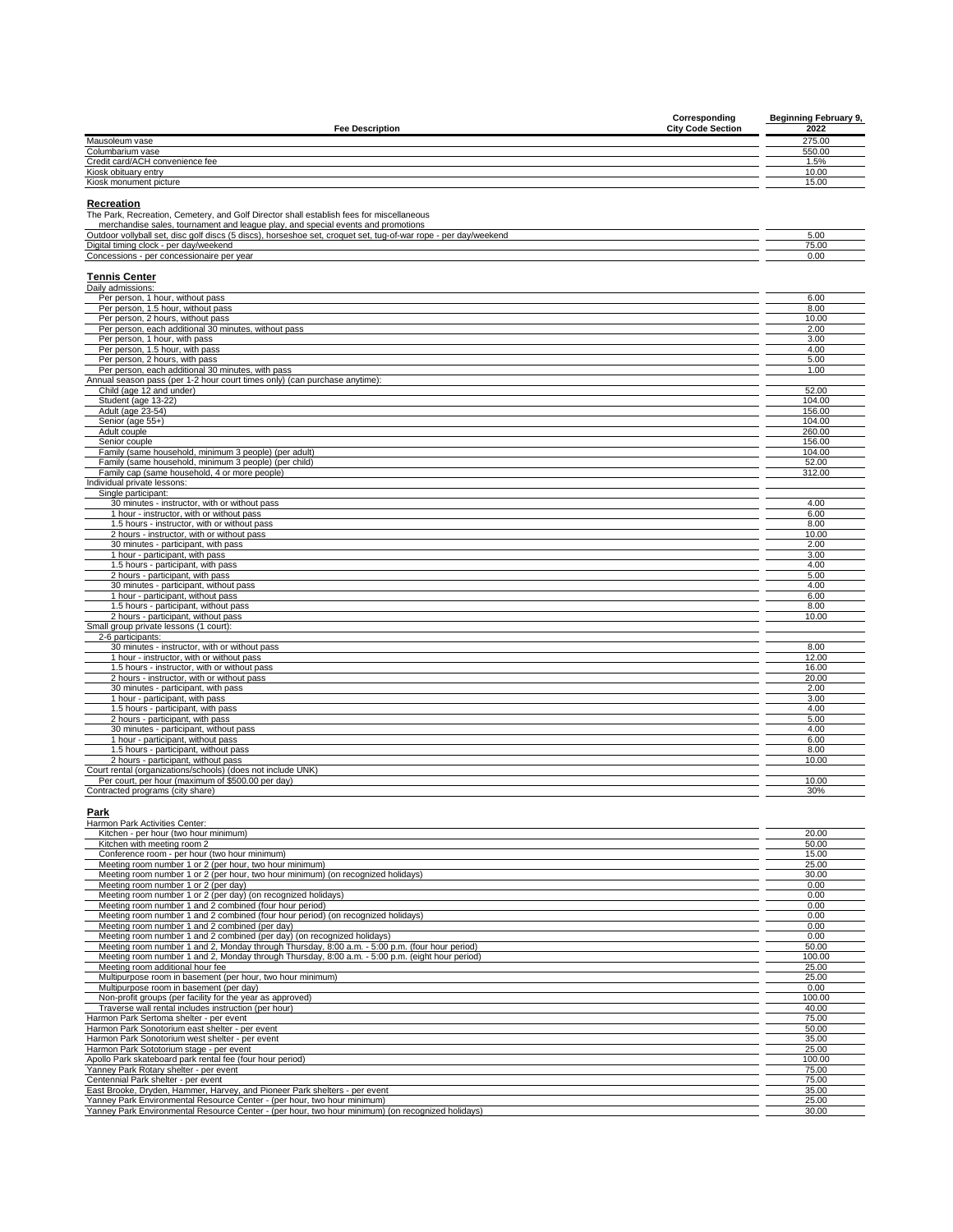| <b>Fee Description</b>                                                                                                                                                                                                                              | Corresponding<br><b>City Code Section</b> | <b>Beginning February 9,</b><br>2022 |
|-----------------------------------------------------------------------------------------------------------------------------------------------------------------------------------------------------------------------------------------------------|-------------------------------------------|--------------------------------------|
| Yanney Park Environmental Resource Center - per day                                                                                                                                                                                                 |                                           | 0.00                                 |
| Yanney Park Environmental Resource Center - per day (on recognized holidays)                                                                                                                                                                        |                                           | 0.00                                 |
| Yanney Park Environmental Resource Center additional hour fee<br>Yanney Park Environmental Resource Center non-profit per year                                                                                                                      |                                           | 0.00<br>75.00                        |
| Yanney Park ERC or Mitzi's Pavillion, Monday through Thursday, 8:00 a.m. to 5:00 p.m. (four hour period)                                                                                                                                            |                                           | 50.00                                |
| Yanney Park ERC or Mitzi's Pavillion, Monday through Thursday, 8:00 a.m. to 5:00 p.m. (eight hour period)                                                                                                                                           |                                           | 100.00                               |
| Yanney Park Mitzi's Pavilion - (per hour, two hour minimum)                                                                                                                                                                                         |                                           | 25.00                                |
| Yanney Park Mitzi's Pavilion - (per hour, two hour minimum) (on recognized holidays)<br>Yanney Park Mitzi's Pavilion - daily maximum                                                                                                                |                                           | 30.00<br>0.00                        |
| Yanney Park Mitzi's Pavilion - daily maximum (on recognized holidays)                                                                                                                                                                               |                                           | 0.00                                 |
| Yanney Park Mitzi's Pavilion - set-up per event                                                                                                                                                                                                     |                                           | 0.00                                 |
| Yanney Park Cope Amphitheater small rental (499 or less) - per event                                                                                                                                                                                |                                           | 75.00                                |
| Yanney Park Cope Amphitheater large rental (500 or more) - per event                                                                                                                                                                                |                                           | 200.00                               |
| Yanney Park Cope Amphitheater large rental (500 or more) - per event (on recognized holidays)<br>Weddings at any approved City park location per half day                                                                                           |                                           | 400.00<br>60.00                      |
| Building cancellation fee                                                                                                                                                                                                                           |                                           | 30.00                                |
| Shelter/wedding cancellation fee                                                                                                                                                                                                                    |                                           | 15.00                                |
| Marina paddleboats, canoes, kayaks, and rowboats - per one-half hour (Yanney Park)                                                                                                                                                                  |                                           | 5.00                                 |
| Marina paddleboats, canoes, kayaks, and rowboats - per hour (Yanney Park)<br>Refuse, debris, and other obstructions removal for tree removal (per hour with a minimum of \$100.00 per hour)                                                         | 7-512                                     | 10.00<br>150.00                      |
| Refuse, debris, and other obstructions removal for tree removal administrative fee (per location)                                                                                                                                                   | 7-512                                     | 25.00                                |
| Tree removal (per hour with a minimum of \$100.00 per hour)                                                                                                                                                                                         | 7-515                                     | 150.00                               |
| Tree removal administrative fee (per location)                                                                                                                                                                                                      | $7 - 515$                                 | 25.00                                |
| Trail rental fee<br>Disc golf course rental (per day)                                                                                                                                                                                               |                                           | 25.00<br>25.00                       |
| Cottonmill picnic pack (per hour)                                                                                                                                                                                                                   |                                           | 20.00                                |
| Yanney Marina - picnic pack (per hour)                                                                                                                                                                                                              |                                           | 5.00                                 |
| Yanney Marina - washers, ladder, golf, bags (per hour)                                                                                                                                                                                              |                                           | 2.00                                 |
| Large group Jump-a-Roo fee                                                                                                                                                                                                                          |                                           | 25.00                                |
| Field rental fee per game - adult league games or youth league games not coordinated by a Kearney Sport Association<br>Field rental per team x # of days - adult or youth tournament not sponsoted by KPS, KSHS, UNK or Kearney Sports Associations |                                           | 50.00<br>20.00                       |
| Field rental per field every 4 hours - adult or youth camps or special events not sponsored by a Kearney Sports Association                                                                                                                         |                                           | 50.00                                |
| Outdoor court rental fee per player x number of days - adult or youth league not coordinated by a Kearney Sports Association                                                                                                                        |                                           | 2.00                                 |
| Outdoor court rental per court x number of days - adult or youth tournament not sponsored by KPS, KCHS, UNK or Kearney Sport Associations                                                                                                           |                                           | 10.00                                |
| Outdoor court rental per court per hour - private tennis lessons/camps not sponsored by a Kearney Sports Association<br>Park bench donation w/plaque (new)                                                                                          |                                           | 10.00<br>2,000.00                    |
| Park bench donation - bench currently in place w/plaque                                                                                                                                                                                             |                                           | 1,200.00                             |
| Tree donation                                                                                                                                                                                                                                       |                                           | 300.00                               |
| Aquatics                                                                                                                                                                                                                                            |                                           |                                      |
| Harmon Park & Centennial Park pools:<br>Age 6 and over - per session (1:00 a.m. - 5:00 a.m., Monday-Friday and all day on weekends)                                                                                                                 |                                           | 4.00                                 |
| Age 6 and over - per session (after 5:00 p.m., Monday-Friday)                                                                                                                                                                                       |                                           | 3.00                                 |
| "Toddler Time", age 0-5 with parents/guardian, per morning session during non swim lesson weeks at Harmon Pool                                                                                                                                      |                                           | 2.00                                 |
| Small punch card (20 punches) - 1 punch = \$1.00 of session fee                                                                                                                                                                                     |                                           | 18.00                                |
| Large punch card (40 punches) - 1 punch = $$1.00$ of session fee<br>Water aerobics - per session                                                                                                                                                    |                                           | 35.00<br>4.00                        |
| Water walking & lap swimming - per session                                                                                                                                                                                                          |                                           | 2.00                                 |
| Season pass - small family (3 to 4 people) (early purchase)                                                                                                                                                                                         |                                           | 155.00                               |
| Season pass - small family (3 to 4 people) (late purchase)                                                                                                                                                                                          |                                           | 180.00<br>190.00                     |
| Season pass - large family (5 or more people) (early purchase)<br>Season pass - large family (5 or more) (late purchase)                                                                                                                            |                                           | 230.00                               |
| Season pass - individual (early purchase)                                                                                                                                                                                                           |                                           | 70.00                                |
| Season pass - individual (late purchase)                                                                                                                                                                                                            |                                           | 85.00                                |
| Babysitter pass - with the purchase of individual or family season pass<br>Centennial Park Pool rental, Saturday & Sunday, 7:30 p.m. to 9:00 p.m. - up to 50 people                                                                                 |                                           | 35.00<br>80.00                       |
| Centennial Park Pool rental, Saturday & Sunday, 7:30 p.m. to 9:00 p.m. - up to 51 to 100 people                                                                                                                                                     |                                           | 105.00                               |
| Centennial Park Pool rental, Saturday & Sunday, 7:30 p.m. to 9:00 p.m. - over 100 people                                                                                                                                                            |                                           | 130.00                               |
| Cottonmill                                                                                                                                                                                                                                          |                                           |                                      |
| Amphitheater - per event<br>Lodge:                                                                                                                                                                                                                  |                                           | 25.00                                |
| Lodge - (per hour, two hour minimum)                                                                                                                                                                                                                |                                           | 25.00                                |
| Lodge - per day<br>Lodge - Monday through Thursday, 8:00 a.m. to 5:00 p.m. (four hour period)                                                                                                                                                       |                                           | 0.00<br>50.00                        |
| Lodge - Monday through Thursday, 8:00 a.m. to 5:00 p.m. (eight hour period)                                                                                                                                                                         |                                           | 100.00                               |
| Lodge - non-profit per year                                                                                                                                                                                                                         |                                           | 75.00                                |
| East/West shelter - per event                                                                                                                                                                                                                       |                                           | 50.00                                |
| Marina paddleboats, canoes, kayaks, and rowboats - per one-half hour                                                                                                                                                                                |                                           | 5.00                                 |
| Marina paddleboats, canoes, kayaks, and rowboats - per hour<br>Marina - Cotonmill picnic pack (per hour)                                                                                                                                            |                                           | 10.00<br>10.00                       |
| Marina - volleyball, washers, ladder golf, bags (per hour)                                                                                                                                                                                          |                                           | 2.00                                 |
| Marina - disc golf disc (per hour)                                                                                                                                                                                                                  |                                           | 1.00                                 |
| Key delivery fee (when staff delivers key to facility if not picked up by users during working hours)                                                                                                                                               |                                           | 15.00                                |
| Golf (Note - changes to golf fees are effective January 1, 2021)<br>Elite pass - single 7-day                                                                                                                                                       |                                           | 1,600.00                             |
| Elite pass - couple 7-day<br>Elite pass - family 7-day                                                                                                                                                                                              |                                           | 2,100.00                             |
| Elite pass - single 5-day                                                                                                                                                                                                                           |                                           | 2,500.00<br>1,430.00                 |
| Elite pass - couple 5-day                                                                                                                                                                                                                           |                                           | 1,930.00                             |
| Elite pass - family 5-day                                                                                                                                                                                                                           |                                           | 2,330.00                             |
| Season pass - single 7-day<br>Season pass - senior/student 7-day                                                                                                                                                                                    |                                           | 645.00<br>610.00                     |
| Season pass - single additional 7-day                                                                                                                                                                                                               |                                           | 280.00                               |
| Season pass - senior/student 5-day                                                                                                                                                                                                                  |                                           | 420.00                               |
| Season pass - single 5-day                                                                                                                                                                                                                          |                                           | 475.00                               |
| Season pass - single additional 5-day                                                                                                                                                                                                               |                                           | 225.00                               |
| Season pass - family 5-day<br>Season pass - junior 5-day                                                                                                                                                                                            |                                           | 845.00<br>130.00                     |
| Season pass - family 7-day                                                                                                                                                                                                                          |                                           | 1,070.00                             |
| Green fee - Monday through Thursday 9-holes                                                                                                                                                                                                         |                                           | 18.00                                |
| Green fee - 9-holes (replay rate)                                                                                                                                                                                                                   |                                           | 9.00                                 |
| Green fee - Friday through Sunday/holiday 9-holes<br>Green fee - junior (13-18 years old) 9-holes                                                                                                                                                   |                                           | 22.00<br>10.00                       |
|                                                                                                                                                                                                                                                     |                                           |                                      |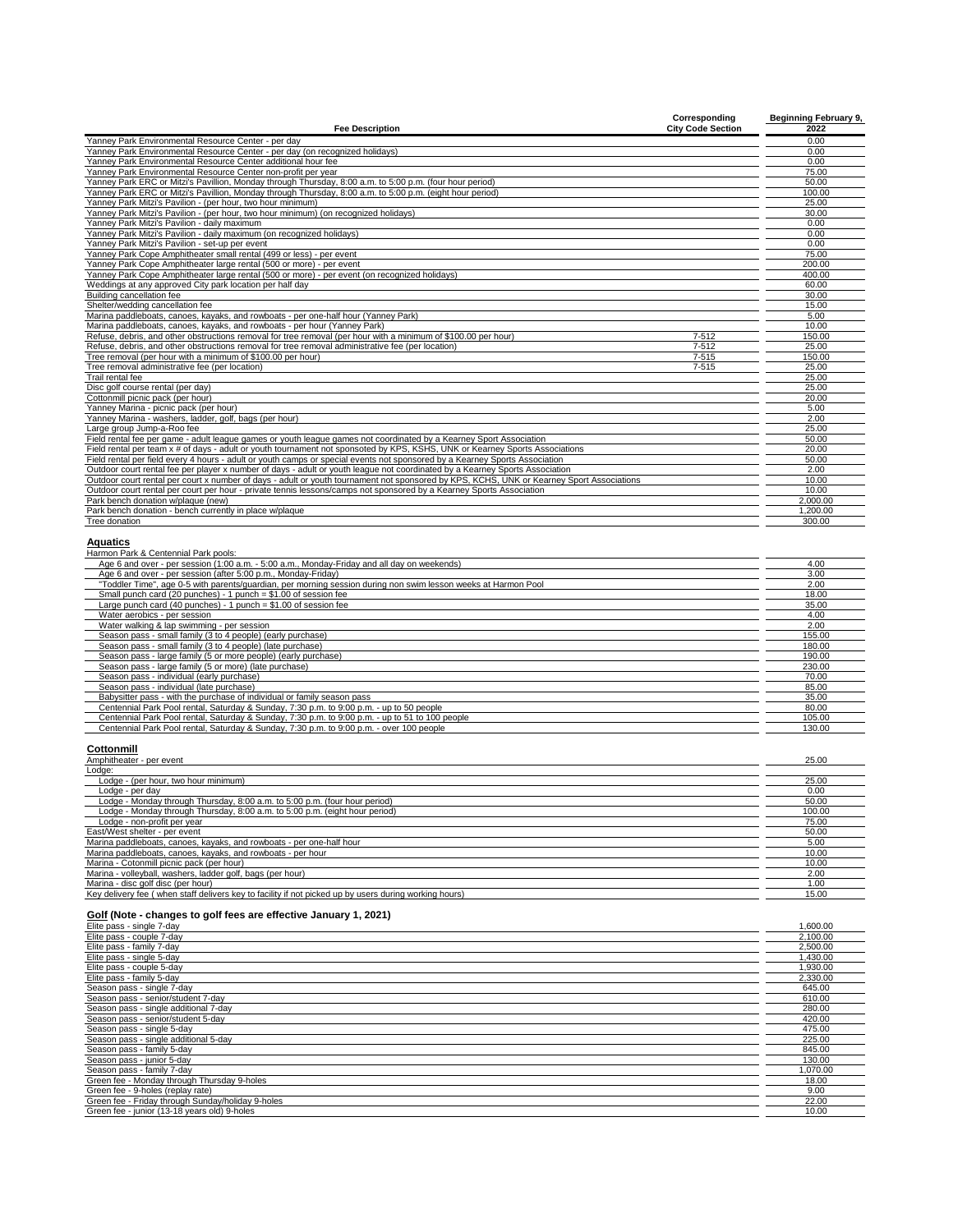| <b>Fee Description</b>                                                                                                                                                                                                                                                    | Corresponding<br><b>City Code Section</b> | <b>Beginning February 9,</b><br>2022 |
|---------------------------------------------------------------------------------------------------------------------------------------------------------------------------------------------------------------------------------------------------------------------------|-------------------------------------------|--------------------------------------|
| Green fee - junior (under 13 years old) anytime with paid adult                                                                                                                                                                                                           |                                           | 0.00                                 |
| Green fee - senior/student (Monday through Friday 9-holes                                                                                                                                                                                                                 |                                           | 15.00                                |
| Cart fee - riding carts 9-holes<br>Cart fee - riding carts 9-holes (replay rate)                                                                                                                                                                                          |                                           | 12.00/rider<br>6.00/rider            |
| Cart fee - push carts 9-holes                                                                                                                                                                                                                                             |                                           | 5.00                                 |
| Green fee - Monday through Thursday 18-holes                                                                                                                                                                                                                              |                                           | 25.00                                |
| Green fee - 18-holes (replay rate)<br>Green fee - Friday through Sunday/holiday 18-holes                                                                                                                                                                                  |                                           | 12.50<br>29.00                       |
| Green fee - junior (13-18 years old) 18-holes                                                                                                                                                                                                                             |                                           | 14.00                                |
| Green fee - senior/student (Monday through Thursday) 18-holes<br>Cart fee - riding carts 18-holes                                                                                                                                                                         |                                           | 20.00<br>15.00/rider                 |
| Cart fee - riding carts 18-holes (replay rate)                                                                                                                                                                                                                            |                                           | 7.50/rider                           |
| Cart fee - push carts 18-holes                                                                                                                                                                                                                                            |                                           | 5.00                                 |
| Green fee - twi-light special (with cart)<br>Driving range - small bucket (about 30 balls)                                                                                                                                                                                |                                           | 28.00<br>4.00                        |
| Driving range - large bucket (about 60 balls)                                                                                                                                                                                                                             |                                           | 6.00                                 |
| Driving range - extra large bucket (about 90 balls)                                                                                                                                                                                                                       |                                           | 9.00                                 |
| Green fee punch card - 9-holes (10 9-hole rounds)<br>Green fee punch card - 18-holes (10 18-hole rounds)                                                                                                                                                                  |                                           | 162.00<br>225.00                     |
| Green fee punch card - 9-holes (25 9-hole rounds)                                                                                                                                                                                                                         |                                           | 360.00                               |
| Green fee punch card - 18-holes (25 18-hole rounds)<br>Cart punch card - 9-holes (10 1/2 carts for 9-holes)                                                                                                                                                               |                                           | 500.00<br>108.00                     |
| Cart punch card - 18-holes (10 1/2 carts for 18-holes)                                                                                                                                                                                                                    |                                           | 135.00                               |
| Cart punch card - 9-holes (25 1/2 carts for 9-holes)                                                                                                                                                                                                                      |                                           | 240.00                               |
| Cart punch card - 18-holes (25 1/2 carts for 18-holes)<br>Cart punch card - 9-holes (50 1/2 carts for 9-holes)                                                                                                                                                            |                                           | 300.00<br>456.00                     |
| Cart punch card - 18-holes (50 1/2 carts for 18-holes)                                                                                                                                                                                                                    |                                           | 570.00                               |
| Range punch card - small bucket (25 punches)<br>Range punch card - large bucket (25 punches)                                                                                                                                                                              |                                           | 80.00<br>120.00                      |
| Range punch card - extra large bucket (25 punches)                                                                                                                                                                                                                        |                                           | 180.00                               |
| Combo green fee/cart punch card - 9 holes (10 9-hole rounds)                                                                                                                                                                                                              |                                           | 255                                  |
| Combo green fee/cart punch card - 18 holes (10 18-hole rounds)<br>Combo green fee/cart punch card - 9 holes (25 9-hole rounds)                                                                                                                                            |                                           | 340<br>585                           |
| Combo green fee/cart punch card - 18 holes (25 18-hole rounds)                                                                                                                                                                                                            |                                           | 780                                  |
| Tournament rate - 18-holes (per player) (peak season April-August, Monday through Thursday)                                                                                                                                                                               |                                           | 47.00                                |
| Tournament rate - 18-holes (per player) (peak season April-August, Friday through Sunday)<br>Tournament rate - 18-holes (per player) (off peak season September to March, any day)                                                                                        |                                           | 49.00<br>42.00                       |
| Clubhouse rental (0-40 people)                                                                                                                                                                                                                                            |                                           | 150.00                               |
| Clubhouse rental (41-80 people)<br>Clubhouse rental - daytime meeting                                                                                                                                                                                                     |                                           | 175.00<br>75.00                      |
| Clubhouse rental deposit                                                                                                                                                                                                                                                  |                                           | 100.00                               |
| Junior golf lesson program                                                                                                                                                                                                                                                |                                           | 35.00                                |
| Head professional golf lesson - private lesson (45 minutes)<br>Head professional golf lesson - private series of six lessons (45 minutes)                                                                                                                                 |                                           | 40.00<br>200.00                      |
| Head professional golf lesson - tune up (15-20 minutes)                                                                                                                                                                                                                   |                                           | 20.00                                |
| Head professional golf lesson - couple (1 hour)<br>Head professional golf lesson - couple series of six lessons (1 hour)                                                                                                                                                  |                                           | 50.00<br>250.00                      |
| Head professional golf lesson - group series of four lessons (1 hour)                                                                                                                                                                                                     |                                           | 60.00                                |
| Head professional golf lesson - playing lesson (3-holes)                                                                                                                                                                                                                  |                                           | 50.00                                |
| Assistant professional golf lesson - private lesson (45 minutes)<br>Assistant professional golf lesson - private series of six lessons (45 minutes)                                                                                                                       |                                           | 40.00<br>200.00                      |
| Assistant professional golf lesson - tune up (15-20 minutes)                                                                                                                                                                                                              |                                           | 20.00                                |
| Assistant professional golf lesson - couple (1 hour)<br>Assistant professional golf lesson - couple series of six lessons (1 hour)                                                                                                                                        |                                           | 50.00<br>200.00                      |
| Assistant professional golf lesson - group series of four lessons (1 hour)                                                                                                                                                                                                |                                           | 60.00                                |
| Assistant professional golf lesson - playing lesson (3-holes)                                                                                                                                                                                                             |                                           | 50.00                                |
| GIS<br>GIS CD                                                                                                                                                                                                                                                             |                                           |                                      |
| Aerial photos:<br>Photo copy                                                                                                                                                                                                                                              |                                           | 10.00                                |
| Color plots                                                                                                                                                                                                                                                               |                                           | 20.00                                |
| Photo on disk                                                                                                                                                                                                                                                             |                                           | 30.00                                |
| Contours on disk                                                                                                                                                                                                                                                          |                                           | 10.00                                |
| Solid Waste - Collection                                                                                                                                                                                                                                                  |                                           |                                      |
| Single family unit (90 gallon container) (25% rate surcharge for outside city limits/50% rate surcharge for outside Buffalo County)                                                                                                                                       | $5 - 212$                                 | 14.50                                |
| Multi-family unit (90 gallon container) (25% rate surcharge for outside city limits/50% rate surcharge for outside Buffalo County)<br>Multi-family unit (shared container) or, if less, the commercial rate listed below (25% rate surcharge for outside city limits/ 50% | $5 - 212$                                 | 14.50                                |
| rate surcharge for outside Buffalo County)                                                                                                                                                                                                                                | $5 - 212$                                 | 12.78                                |
| Commercial front load (2 or 3 vard container)<br>Commercial front load (6 or 8 yard container)                                                                                                                                                                            | $5 - 212$                                 | 59.67                                |
| Commercial rear load (2 or 3 yard container)                                                                                                                                                                                                                              | $5 - 212$                                 | 119.33<br>62.51                      |
| Commercial rear load (6 or 8 yard container)                                                                                                                                                                                                                              |                                           | 125.00                               |
| Commercial cardboard (3 yard container)<br>Yard waste                                                                                                                                                                                                                     | $5 - 212$<br>$5 - 212$                    | 36.26<br>14.50                       |
| Nebraska Advantage/Economic Development Rate (new commercial/industrial customers after January 1, 2012)                                                                                                                                                                  |                                           | 50% of comm/ind rate                 |
| Yard waste - Senior Citizen Program (first container no charge/additional containers normal yard waste charge)                                                                                                                                                            |                                           | 0.00                                 |
| Residential curbside recycling free with paid sanitation service<br>Late charge                                                                                                                                                                                           | $5 - 212$                                 | 0.00<br>5%                           |
| Roll-off box service - compactors with pin-off devices (per pull)                                                                                                                                                                                                         | $5 - 212$                                 | 133.00                               |
| Roll-off box service - compactors without pin-off devices (per pull)<br>Roll-off box rent (per day)                                                                                                                                                                       | 5-212                                     | 160.00<br>2.50                       |
| Special project container (3 yard container):                                                                                                                                                                                                                             |                                           |                                      |
| Delivery fee                                                                                                                                                                                                                                                              | $5 - 212$                                 | 39.00                                |
| Empty fee<br>Daily rental                                                                                                                                                                                                                                                 | $5 - 212$<br>$5 - 212$                    | 39.00<br>1.50                        |
| Deposit required before container delivery                                                                                                                                                                                                                                |                                           | 78.00                                |
| Special project container (6 vard container):                                                                                                                                                                                                                             |                                           |                                      |

Special project container (6 yard container):<br>
Delivery fee<br>
Empty fee 5-212 65.00<br>
Deposit required before container (new or replacement)<br>
Ninety-gallon trecycling container (new correlational or replacement)<br>
Ninety-gall

 $\overline{\phantom{0}}$  $\overline{\phantom{a}}$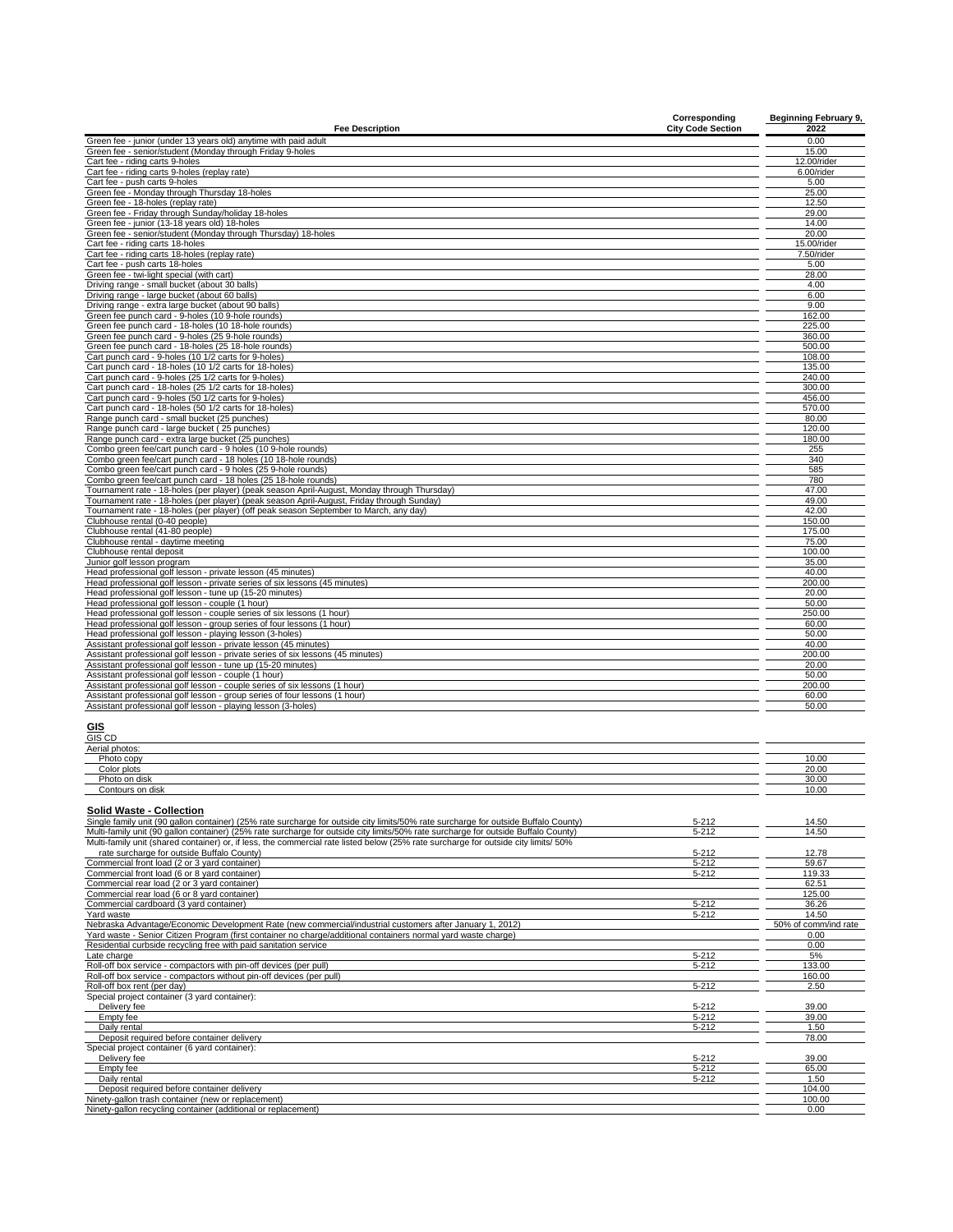|                                                                                                                                                                                                                                                             | Corresponding            | <b>Beginning February 9,</b> |
|-------------------------------------------------------------------------------------------------------------------------------------------------------------------------------------------------------------------------------------------------------------|--------------------------|------------------------------|
| <b>Fee Description</b>                                                                                                                                                                                                                                      | <b>City Code Section</b> | 2022                         |
| Ninety-gallon yardwaste container (additional or replacement)<br>Commercial trash container (new or replacement)                                                                                                                                            | 5-213                    | 100.00<br>actual cost        |
| Retreival fee for containers left at curb                                                                                                                                                                                                                   | 5-213/5-224              | 30.00                        |
| Yard waste container delivery fee for starting/restarting service (per event)                                                                                                                                                                               |                          | 10.00                        |
| Special pickup fee - residential (per fifteen minutes)                                                                                                                                                                                                      |                          | 25.00                        |
| Recycling collection/transport permit fee (per year)                                                                                                                                                                                                        | $5 - 228$                | 145.00                       |
|                                                                                                                                                                                                                                                             |                          |                              |
| <b>Solid Waste - Disposal</b><br>Tipping fee - compacted waste (per ton)                                                                                                                                                                                    |                          | 27.50                        |
| Tipping fee - uncompacted waste (per ton)                                                                                                                                                                                                                   |                          | 32.50                        |
| Special waste (per ton)                                                                                                                                                                                                                                     |                          | 65.00                        |
| Contaminated soils (per ton)                                                                                                                                                                                                                                |                          | 46.00                        |
| Clean concrete/asphalt (per ton)                                                                                                                                                                                                                            |                          | 10.00                        |
| Tires (no rims) (per ton)                                                                                                                                                                                                                                   |                          | 125.00                       |
| Tree debris (per ton)                                                                                                                                                                                                                                       |                          | 10.00                        |
| Wood pallets (per ton)                                                                                                                                                                                                                                      |                          | 10.00                        |
| Wood pallets (less than 10 pallets) (each)<br>Sale of compost (per yard - unloaded)                                                                                                                                                                         |                          | 1.00<br>5.00                 |
| Sale of compost (per yard - loaded)                                                                                                                                                                                                                         |                          | 10.00                        |
| Small loads - minimum                                                                                                                                                                                                                                       |                          | 4.00                         |
| Car tires (less than 10, no rims) (each)                                                                                                                                                                                                                    |                          | 1.00                         |
| Appliances (each)                                                                                                                                                                                                                                           |                          | 10.00                        |
| Unsecured load penalty - commercial                                                                                                                                                                                                                         |                          | 20.00                        |
| Unsecured load penalty - residential                                                                                                                                                                                                                        |                          | 10.00                        |
| Loading of wood chips (per cubic yard)                                                                                                                                                                                                                      |                          | 5.00                         |
| Disposal of root-balls (lower stumps with root and dirt) (per ton)<br>The above rates are double for refuse being hauled from outside the service area.                                                                                                     |                          | 32.50                        |
|                                                                                                                                                                                                                                                             |                          |                              |
| <b>Wastewater Treatment/Collection</b>                                                                                                                                                                                                                      |                          |                              |
| Residential (services inside city limits):                                                                                                                                                                                                                  |                          |                              |
| Per 748 gallons (based on average of Jan/Feb/Mar water consumption with a minimum of one unit consumption)                                                                                                                                                  | 10-207                   | 2.25                         |
| Monthly base                                                                                                                                                                                                                                                | 10-207                   | 4.08                         |
| Monthly charge when water metering does not allow the establishment of rate (Finance Director has the authority to retroactively adjust<br>the monthly charge, at his or her discretion, after the establishment of actual water usage has been determined) | 10-207                   | 22.09                        |
| Residential (services outside city limits - all service connections after 1-1-2018):                                                                                                                                                                        |                          |                              |
| Per 748 gallons (based on average of Jan/Feb/Mar water consumption with a minimum of one unit consumption)                                                                                                                                                  | 10-207                   | 4.51                         |
| Monthly base                                                                                                                                                                                                                                                | 10-207                   | 4.08                         |
| Monthly charge when water metering does not allow the establishment of rate (Finance Director has the authority to retroactively adjust                                                                                                                     |                          | 40.09                        |
| the monthly charge, at his or her discretion, after the establishment of actual water usage has been determined)                                                                                                                                            |                          |                              |
| Commercial/industrial (services inside city limits):                                                                                                                                                                                                        |                          |                              |
| Per 748 gallons                                                                                                                                                                                                                                             | 10-207                   | 2.03                         |
| Monthly base                                                                                                                                                                                                                                                | 10-207                   | 4.08                         |
| Commercial/industrial (high volume/low strength - greater than 3,000 ccf/month, BOD less than 120 mg) (services inside city limits):<br>Per 748 gallons                                                                                                     | 10-207                   | 1.95                         |
| Monthly base                                                                                                                                                                                                                                                | 10-207                   | 4.08                         |
| Commercial/industrial (services outside city limits - all service connections after 1-1-2018):                                                                                                                                                              |                          |                              |
| Per 748 gallons                                                                                                                                                                                                                                             | 10-207                   | 4.05                         |
| Monthly base                                                                                                                                                                                                                                                | 10-207                   | 4.08                         |
| Commercial/industrial (high volume/low strength - greater than 3,000 ccf/month, BOD less than 120 mg) (services outside city limits - all                                                                                                                   |                          |                              |
| service connections after 1-1-2018):                                                                                                                                                                                                                        |                          |                              |
| Per 748 gallons                                                                                                                                                                                                                                             | 10-207                   | 3.90                         |
| Monthly base                                                                                                                                                                                                                                                | 10-207                   | 4.08                         |
| Nebraska Advantage/Economic Development Rate (new commercial/industrial customers after January 1, 2012)                                                                                                                                                    |                          | 50% of comm/ind rate         |
| Late charge                                                                                                                                                                                                                                                 | 10-207                   | 5%<br>50.00                  |
| Reconnection fee (during normal working hours)                                                                                                                                                                                                              | 10-205                   |                              |
|                                                                                                                                                                                                                                                             |                          |                              |
| Reconnection fee (not during normal working hours)                                                                                                                                                                                                          | 10-205                   | 75.00                        |
| Wastewater received in bulk                                                                                                                                                                                                                                 |                          | $34.00 + .15/gallon$         |
| Laboratory analysis fees per sample:<br>Alkalinity                                                                                                                                                                                                          |                          | 12.00                        |
| <b>BOD</b>                                                                                                                                                                                                                                                  |                          | 25.00                        |
| COD                                                                                                                                                                                                                                                         |                          | 20.00                        |
| Chlorine residual                                                                                                                                                                                                                                           |                          | 12.00                        |
| Dissolved oxygen                                                                                                                                                                                                                                            |                          | 10.00                        |
| Any Phosphorous (PO4, TotP)                                                                                                                                                                                                                                 |                          | 20.00                        |
| Ammonia nitrogen                                                                                                                                                                                                                                            |                          | 20.00                        |
| Nitrate                                                                                                                                                                                                                                                     |                          | 16.00                        |
| <b>Nitrite</b><br><b>TKN</b>                                                                                                                                                                                                                                |                          | 20.00                        |
| PH                                                                                                                                                                                                                                                          |                          | 25.00<br>6.00                |
| Settleable solids                                                                                                                                                                                                                                           |                          | 10.00                        |
| Suspended solids                                                                                                                                                                                                                                            |                          | 10.00                        |
| <b>SOUR</b>                                                                                                                                                                                                                                                 |                          | 40.00                        |
| Turbidity                                                                                                                                                                                                                                                   |                          | 12.00                        |
| Ecoli                                                                                                                                                                                                                                                       |                          | 20.00                        |
| <b>MLSS</b>                                                                                                                                                                                                                                                 |                          | 10.00                        |
| <b>MLVSS</b>                                                                                                                                                                                                                                                |                          | 15.00                        |
| Sodium bisulfite residual                                                                                                                                                                                                                                   |                          | 12.00                        |
| Oil and grease                                                                                                                                                                                                                                              |                          | 20.00                        |
| Analytical packages per sample:<br>BOD, SS, PH                                                                                                                                                                                                              |                          | 38.00                        |
|                                                                                                                                                                                                                                                             |                          | 45.00                        |
| BOD, SS, PH, fecals<br>BOD, SS, PH, ammonia                                                                                                                                                                                                                 |                          | 45.00                        |
| Hook-up fee for unassessed properties                                                                                                                                                                                                                       | 10-208                   | cost of 8" main              |

| Per 748 gallons                                                                                    | 10-317 | 1.70 |
|----------------------------------------------------------------------------------------------------|--------|------|
| Monthly base                                                                                       | 10-317 | 9.43 |
| Single family residential (services outside city limits - all service connections after 1-1-2018): |        |      |
| Per 748 gallons                                                                                    | 10-317 | 3.39 |
| Monthly base                                                                                       | 10-317 | 9.43 |
| Multi-family residential (services inside city limits):                                            |        |      |
| Per 748 gallons                                                                                    | 10-317 | 1.70 |
| Monthly base                                                                                       | 10-317 | 9.43 |
| Multi family regidential (conviges outside oity limits) all pervise connections ofter 1, 1, 2018). |        |      |

Multi-family residential (services outside city limits - all service connections after 1-1-2018):